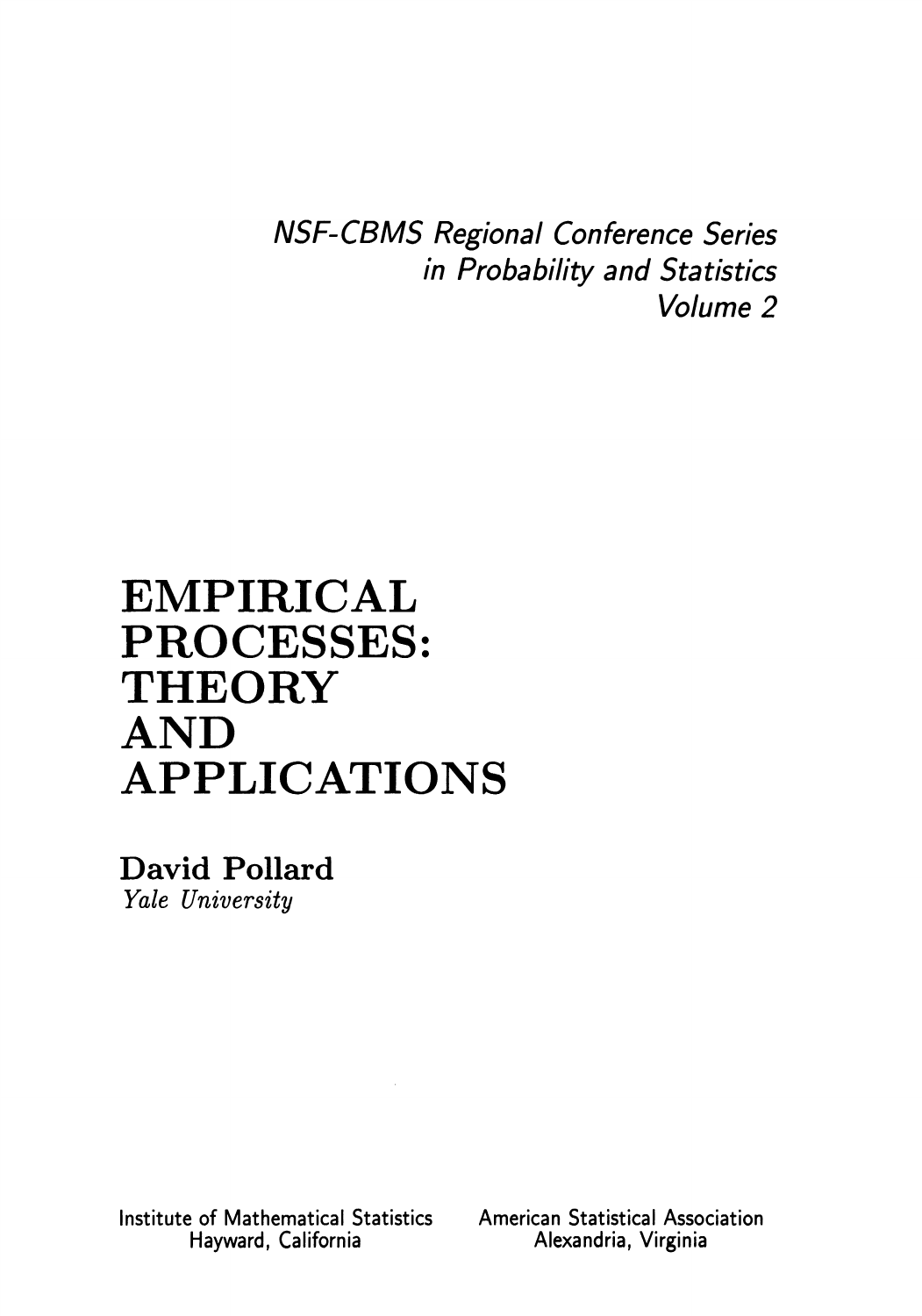## Conference Board of the Mathematical Sciences

*Regional Conference Series in Probability and Statistics* 

Supported by the National Science Foundation

The production of the *NSF-GEMS Regional Conference Series in Probability and Statistics* is managed by the Institute of Mathematical Statistics: Paul Shaman, IMS Managing Editor; Jessica Utts, IMS Treasurer; and Jose L. Gonzalez, IMS Business Manager.

> Library of Congress Catalog Card Number: 90-50461 International Standard Book Number 0-940600-16-1 Copyright © 1990 Institute of Mathematical Statistics All rights reserved Printed in the United States of America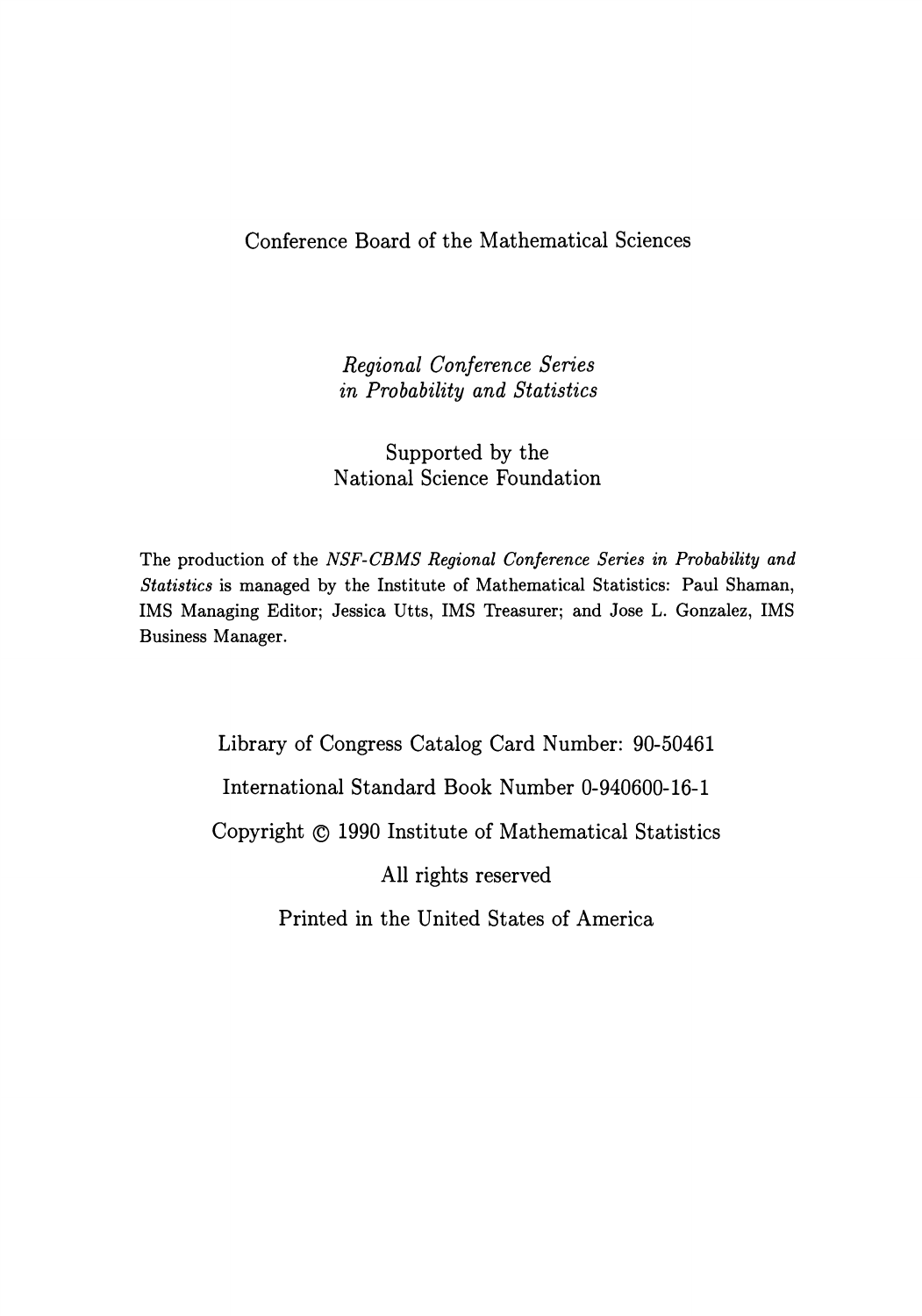To Gai and James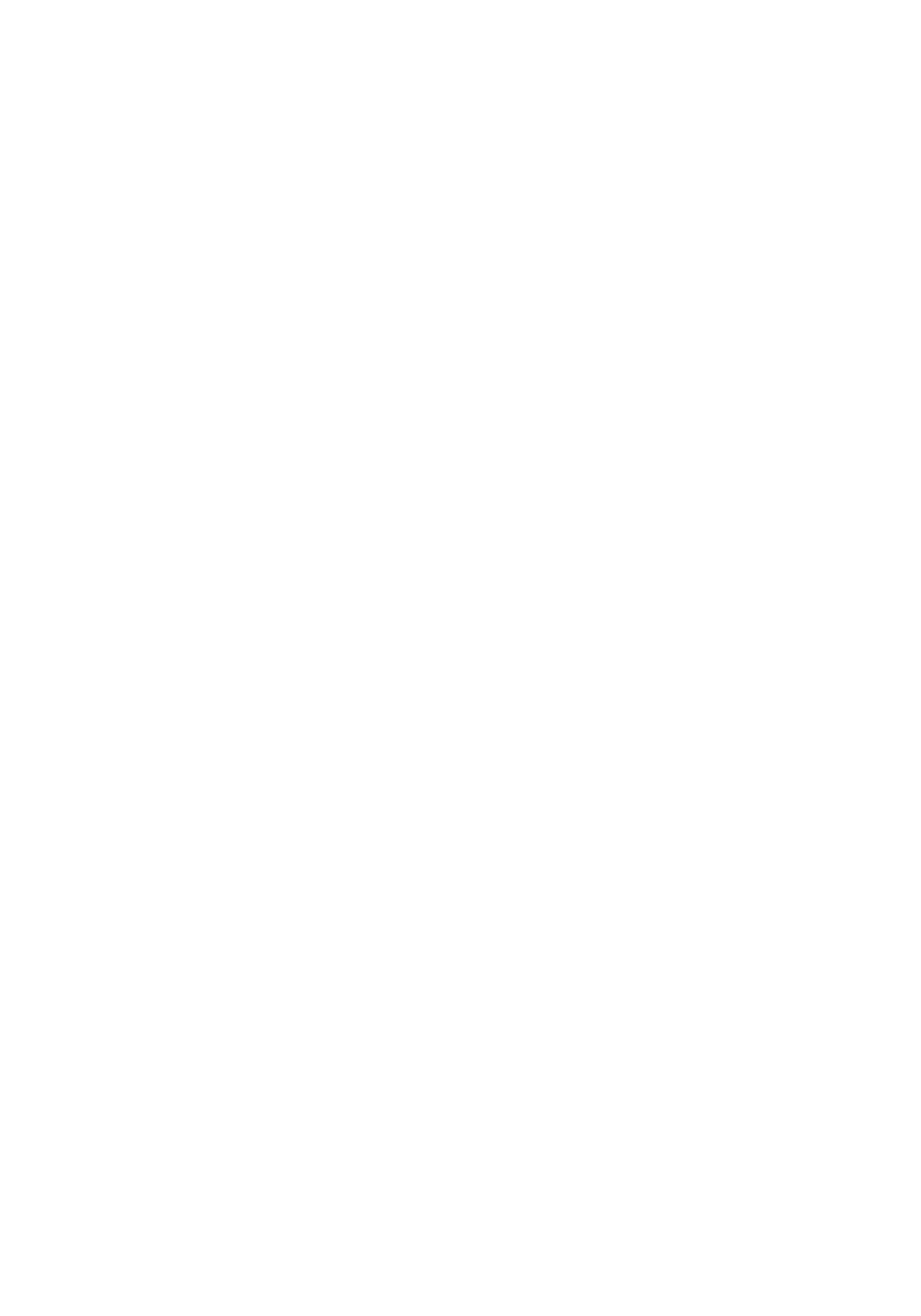## **Contents**

| vii | PREFACE           |                                                                  |
|-----|-------------------|------------------------------------------------------------------|
| 1   | SECTION 1.        | Introduction                                                     |
| 6   | SECTION 2.        | Symmetrization and Conditioning                                  |
| 9   | SECTION 3.        | Chaining                                                         |
| 14  | SECTION 4.        | Packing and Covering in Euclidean Spaces                         |
| 21  | SECTION 5.        | Stability                                                        |
| 29  | SECTION 6.        | Convex Hulls                                                     |
| 35  | SECTION 7.        | Maximal Inequalities                                             |
| 39  | SECTION 8.        | Uniform Laws of Large Numbers                                    |
| 43  | SECTION 9.        | Convergence in Distribution<br>and Almost Sure Representation    |
| 50  | SECTION 10.       | Functional Central Limit Theorems                                |
| 57  | SECTION 11.       | Least Absolute Deviations Estimators<br>for Censored Regressions |
| 65  | SECTION 12.       | Random Convex Sets                                               |
| 70  | SECTION 13.       | Estimation from Censored Data                                    |
| 75  | SECTION 14.       | <b>Biased Sampling</b>                                           |
| 84  | <b>REFERENCES</b> |                                                                  |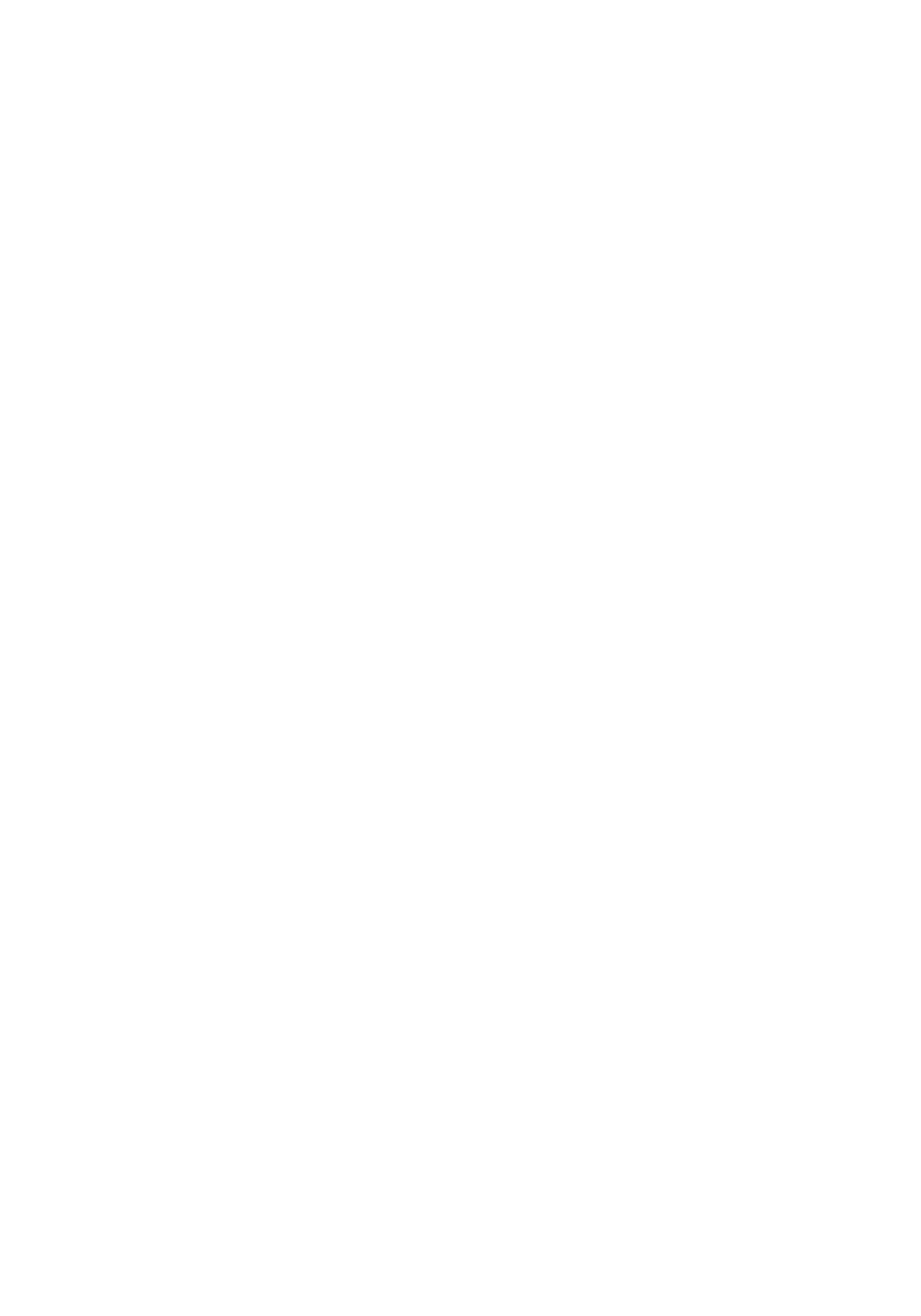## **Preface**

These notes grew from lectures I gave at the University of Iowa in July of 1988, as part of the *NSF-CBMS Regional Conference Series.* The conference was ably organized by Tim Robertson and Richard Dykstra. I am most grateful to them for giving me the opportunity to experiment on a live and receptive audience with material not entirely polished. I also appreciate the suggestions and comments of Richard Dudley. Much of the lecture material was repackaging of ideas originally due to him.

In reworking the lecture notes I have tried (not always successfully) to resist the urge to push the presentation to ever higher levels of generality. My aim has been to introduce just enough technique to handle typical nontrivial asymptotic problems in statistics and econometrics. Of course the four substantial examples that represent the applications part of the lectures do not exhaust the possible uses for the theory. I have chosen them because they cleanly illustrate specific aspects of the theory, and also because I admire the original papers.

To anyone who is acquainted with the empirical process literature these notes might appear misleadingly titled. Empirical process theory usually deals with sums of independent (identically distributed) random variables  $f(\xi_i(\omega))$ , with f running over a class of functions  $\mathcal{F}$ . However I have chosen to present results for sums of independent stochastic processes  $f_i(\omega, t)$  indexed by a set *T*. Such a setting accommodates not only the relatively straightforward generalization to nonidentically distributed  $\{\xi_i\}$ , but also such simple modifications as a rescaling of the summands by a factor that depends on i and  $\omega$ . It has often irked me that the traditional notation cannot handle summands such as  $f(\xi_i)/i$ , even though the basic probabilistic method is unaffected.

The cost of the modified notation appears in two ways. Some familiar looking objects no longer have their usual meanings. For example,  $\mathcal F$  will now stand for a subset of  $\mathbb{R}^n$  rather than for a class of functions. Also, some results, such as the analogues in Section 4 of the standard Vapnik-Cervonenkis theory, become a trifle less general than in the traditional setting. The benefits include the natural reinterpretation of the Vapnik-Cervonenkis property as a sort of dimensionality